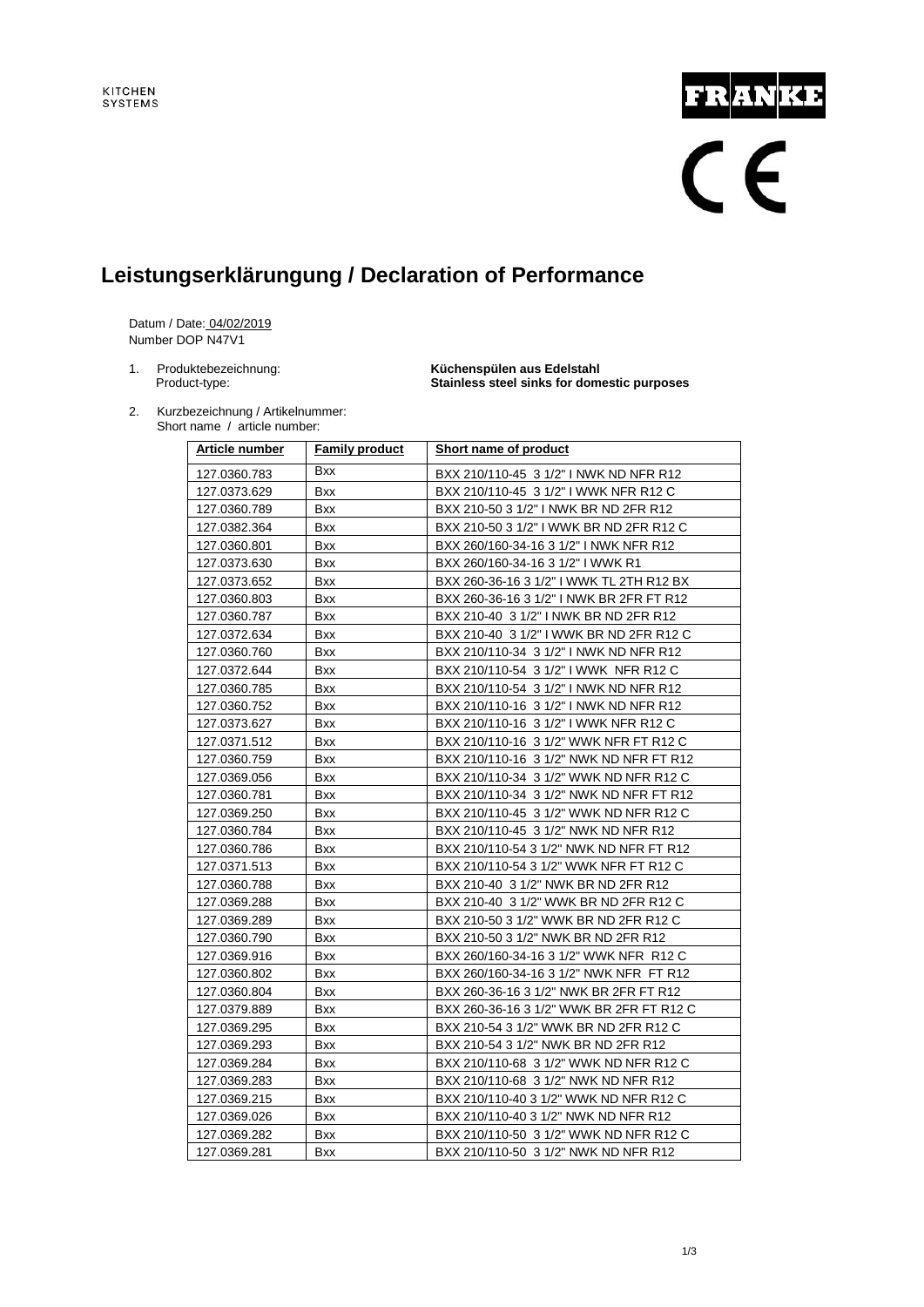## CE

| 127.0370.188 | Bxx        | BXX 220/120 34-34 3 1/2" WWK NFR R12 C   |  |
|--------------|------------|------------------------------------------|--|
| 127.0370.187 | <b>Bxx</b> | BXX 220/120 34-34 3 1/2" NWK NFR FT R12  |  |
| 127.0369.314 | Bxx        | BXX 220 36-36 3 1/2" WWK BR 2FR FT R12 C |  |
| 127.0369.313 | Bxx        | BXX 220 36-36 3 1/2" NWK BR 2FR FT R12   |  |
| 127.0369.024 | <b>Bxx</b> | BXX 210/110-40 3 1/2" I NWK ND NFR R12   |  |
| 127.0381.328 | <b>Bxx</b> | BXX 210/110-40 3 1/2" I WWK NFR R12 C    |  |
| 122.0370.999 | <b>Bxx</b> | BXX 160-36-16 3 1/2" NWK PVS NFR FTR R12 |  |
| 127.0369.914 | Bxx        | BXX 210/110-50 3 1/2" I NWK ND NFR R12   |  |
| 127.0381.510 | Bxx        | BXX 210/110-50 3 1/2" I WWK ND NFR R12 C |  |
| 122.0372.906 | Bxx        | BXX 110-16 3 1/2" I NWK ND NFR TP R12    |  |
| 122.0373.056 | Bxx        | BXX 110-34 3 1/2" I NWK ND NFR TP R12    |  |
| 122.0373.057 | Bxx        | BXX 110-40 3 1/2" I NWK ND NFR TP R12    |  |
| 122.0393.781 | Bxx        | BXX 110-40 3 1/2" WWK ND NFR FT R12 C    |  |
| 122.0373.058 | <b>Bxx</b> | BXX 110-45 3 1/2" I NWK ND NFR TP R12    |  |
| 122.0393.807 | Bxx        | BXX 110-45 3 1/2" WWK ND NFR FT R12 C    |  |
| 122.0373.059 | <b>Bxx</b> | BXX 110-50 3 1/2" I NWK ND NFR TP R12    |  |
| 122.0393.811 | <b>Bxx</b> | BXX 110-50 3 1/2" WWK ND NFR FT R12 C    |  |
| 122.0373.291 | Bxx        | BXX 110-54 3 1/2" I NWK ND NFR TP R12    |  |
| 122.0373.292 | Bxx        | BXX 160-34-16 3 1/2" I NWK NFR TP R12    |  |
| 127.0381.327 | <b>Bxx</b> | BXX 210/110-36 3 1/2" I WWK NFR R12 C    |  |
| 127.0373.293 | Bxx        | BXX 210/110-36 3 1/2" I NWK ND NTH R12   |  |
| 127.0371.853 | Bxx        | BXX 210-54 3 1/2" I NWK TL ND 2TH R12    |  |
| 127.0381.329 | Bxx        | BXX 210/110-68 3 1/2" I WWK NFR R12 C    |  |
| 127.0369.915 | <b>Bxx</b> | BXX 210/110-68 3 1/2" I NWK ND NTH R12   |  |
| 127.0371.854 | <b>Bxx</b> | BXX 220 34-34 3 1/2" I                   |  |
| 127.0373.651 | <b>Bxx</b> | BXX 220/120 34-34 3 1/2" I WWK NFR R12 C |  |
| 127.0433.764 | Bxx        | BXX 220-36-36 3 1/2" I WWK BR 2FR R12 C  |  |
| 127.0371.855 | Bxx        | BXX 220 36-36 3 1/2" I TL                |  |
| 127.0378.049 | Bxx        | BXX 210-68 3 1/2" WWK TL 2TH OF R        |  |
| 127.0378.048 | Bxx        | BXX 210-68 3 1/2" NWK ND BR 2FR FT R12   |  |
| 127.0369.913 | <b>Bxx</b> | BXX 210/110-36 3 1/2" WWK NFR FT R12 C   |  |
| 122.0393.770 | <b>Bxx</b> | BXX 110-40 3 1/2" NWK ND NFR FT R12      |  |
| 122.0393.782 | Bxx        | BXX 110-45 3 1/2" NWK ND NFR FT R12      |  |
| 122.0393.809 | Bxx        | BXX 110-50 3 1/2" NWK ND NFR FT R12      |  |
| 122.0393.818 | Bxx        | BXX 110-68 3 1/2" WWK ND NFR FT R12 C    |  |
| 122.0393.816 | Bxx        | BXX 110-68 3 1/2" NWK ND NFR FT R12      |  |
| 127.0543.036 | Bwx        | BWX 220-54-27 3 1/2"                     |  |
| 127.0543.037 | <b>Bwx</b> | BWX 220-54-27 3 1/2"                     |  |
|              |            |                                          |  |

3. Gebrauch des Produktes: **Küchenspülen aus Edelstahl**

Intended use of uses of the product: **Kitchen sinks for domestic purposes**

4. Hersteller / Manufacturer: **Franke S.p.A, via Pignolini 2, 25019 Peschiera del Garda (VR), Italy**

5. Kontaktadresse des Bevollmächtigten **Franke S.p.A, via Pignolini 2, 25019 Peschiera del Garda (VR), Italy** Contact address of the authorized representative

6. Bewertung der Leistungsbeständigkeit **System 4** Assesment of performance

7. Die akkreditierte IMQ hat die laufende Überwachung, Bewertung und Evaluierung der werkseigenen Produktionskontrolle nach der Norm ISO EN 9001 vorgenommen. Die Leistungsprüfung des Produktes wurde nach der Norm EN 13310:2015 durchgeführt.

In case of the declaration of performance concerning a construction product covered by a harmonized standard:  **EN 13310 / ISO 9001 accredited Body (IMQ Certified 9130.FRAK)**